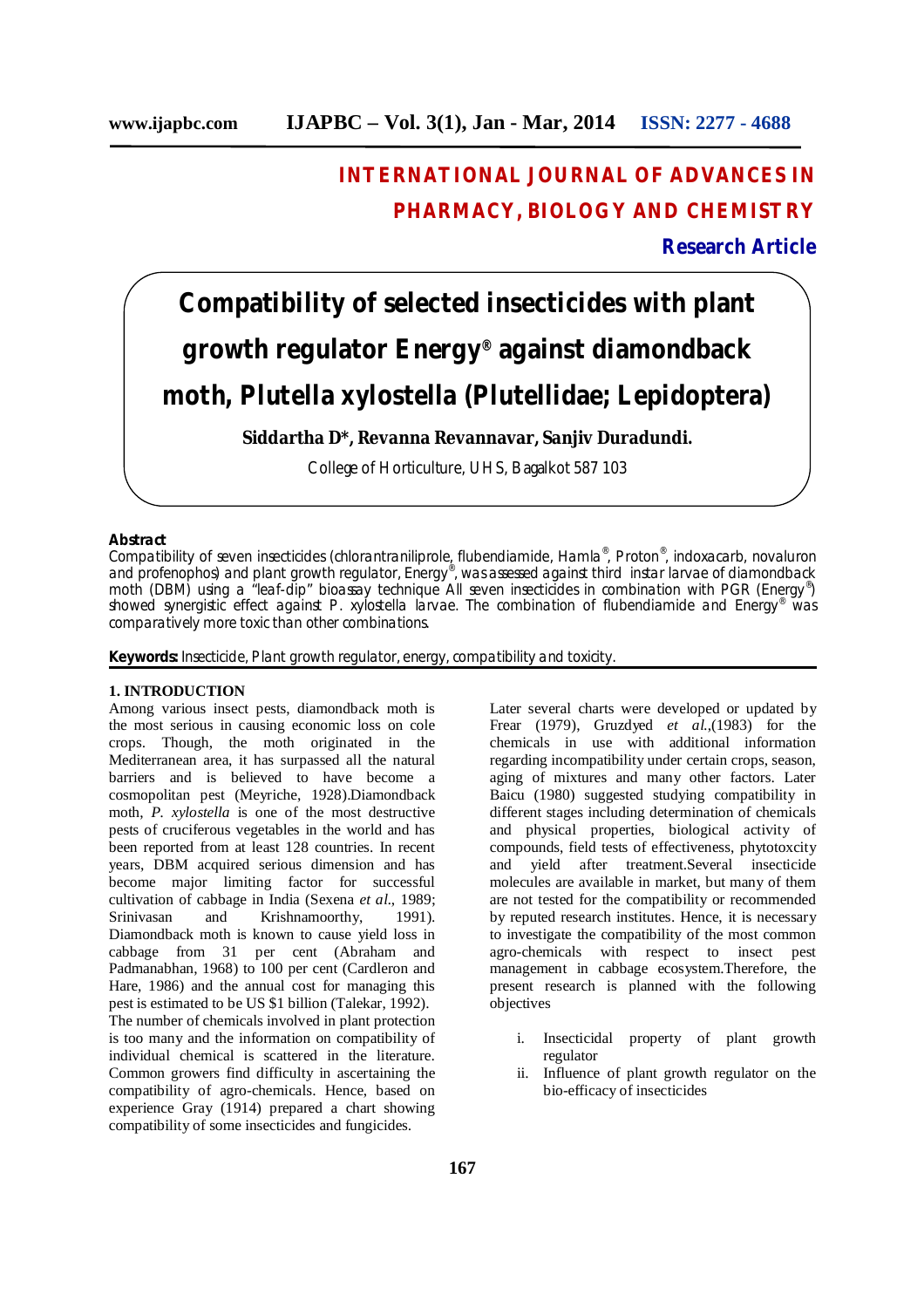## **2. MATERIAL AND METHODS**

**2.1** Seven insecticides and one plant growth regulator were selected for the experiments and these are presented in table 1.

## **2.2 Insecticidal action of PGR Energy**® **against** *P. xylostella*

A study was carried out to know the insecticidal property of selected agro-chemicals(fungicide and plant growth regulator). The *P. xylostella* larvae collected from cabbage field around Chikmagalur, Karnataka were reared to first generation on mustard seedlings. The third instar larvae were exposed to different concentrations of plant growth regulator Energy®

#### **2.3 Bioassay**

For every insecticide and plant growth regulator mixture and individual insecticide, keeping the company's recommendation or farmer's practice as the base, five concentrations in geometric progression were used for each bioassay experiment. For every concentration, three replications of 30 third instar larvae were maintained and the leaves treated with water served as control. Fresh and uniform sized cabbage leaves were dipped in insecticide dilutions for thirty seconds and dried under room temperature. The cut ends of petioles of treated leaves were provided with wet cotton wads to retain the vigour. The treated cabbage leaves were placed in petridishes. Thirty early third instar larvae of *P. xylostella* were released on treated leaves in each petridish. The treated larvae were maintained in room temperature and the mortality was recorded at 6, 12, 18, 24, 30, 36, 42 and 48 hours after the treatment.

Observed mortality data were converted to percentages and corrected for control mortality according to Abbott(1925). Observed mortality data were converted to percentage and were subjected to probit analysis (Finney, 1971) for obtaining regression equations for dosage mortality response and to determine the  $LC_{50}$  and  $LT_{50}$  values.

#### **3. Results and discussion**

## **3.1 Insecticidal properties of Plant growth regulator Energy.**

Certain compounds are marketed as plant growth regulators to be used exclusively for regulating plant growth. However, many workers have reported such compounds when mixed with insecticides enhance the insecticidal activity. In this line a study was undertaken to evaluate the insecticidal properties of selected plant growth regulator against third instar larvae of *P. xylostella* in the laboratory at five concentrations. The results revealed that plant growth regulators possess insecticidal properties and the

mortality was significantly more at higher concentrations. The plant growth regulator Energy® possesses slight toxicity causing 8.89 per cent mortality at 385 ppm concentration (table 2). However, Energy® was almost nontoxic at lower dosages; no similar studies have been reported in the literature.

#### **3.2 Influence of plant growth regulator on the bioefficacy of insecticides**

Compatibility of pesticides is the behavior of combination with reference to active component that is, whether it has maintained, reduced or potentiated its insecticidal activity. The changes in chemical contentsof individual components, their respective characters, formulation, qualities *etc.*, occurring in the mixtures have not been studied deeply for majority of chemicals. If a new chemical discovered then studying its behaviour in the presence of other chemicals is equally important to exploit utilization of more than one chemical at a time in combination. However, only few attempts have been made to study the compatibility problem in the light of increase in number of chemicals. Hence, attempts were made to study the compatibility of insecticides in combination with plant growth regulators under laboratory conditions by using third instar larvae of *P*. *xylostella*as test insect. The toxicity of insecticides with plant growth regulator and individual insecticides to test insect was quantified by adopting leaf dip bioassay method and the compatibility was assessed based on the median lethal concentrations(LC<sub>50</sub>) and median lethal time(LT<sub>50</sub>) cumulative per cent larval mortality and relative toxicity values.

In combination with Energy<sup>®</sup> the  $LC_{50}$  values of seven insecticides *viz.*, chlorantraniliprole, flubendiamide, novaluron, indoxacarb, Proton® , Hamla<sup>®</sup> and profenophos were 209.24, 207.93, 294.11, 289.21, 575.81, 580.90 and 1068.88 ppm, respectively. In combination with Energy® the  $LT_{50}$ values of seven insecticideswere chlorantraniliprole (26.90, 37.32 and 46.74 h), flubendiamide (27.16, 38.53 and 47.48 h), Novaluron (36.60, 43.71 and 54.74), indoxacarb (30.05, 37.11 and 48.97 h), Proton<sup>®</sup>(31.36, 39.48 and 49.57 h), Hamla<sup>®</sup>(27.28, 34.33 and 48.01 h) and profenophos (34.47, 40.15 and 47.03 h). These seven insecticides when combined with  $Energy^{\circ}$  the  $LT_{50}$  values were decreased which shows synergistic nature. In combination with Energy® the per cent cumulative mortality of Seven insecticides after 48 hours of treatment impose were chlorantraniliprole (100.00, 93.33, 83.33, 50.00 and 33.33 per cent), flubendiamide (100.00, 93.33, 83.33, 53.33 and 40.00 per cent), novaluron (100.00, 86.67, 73.33,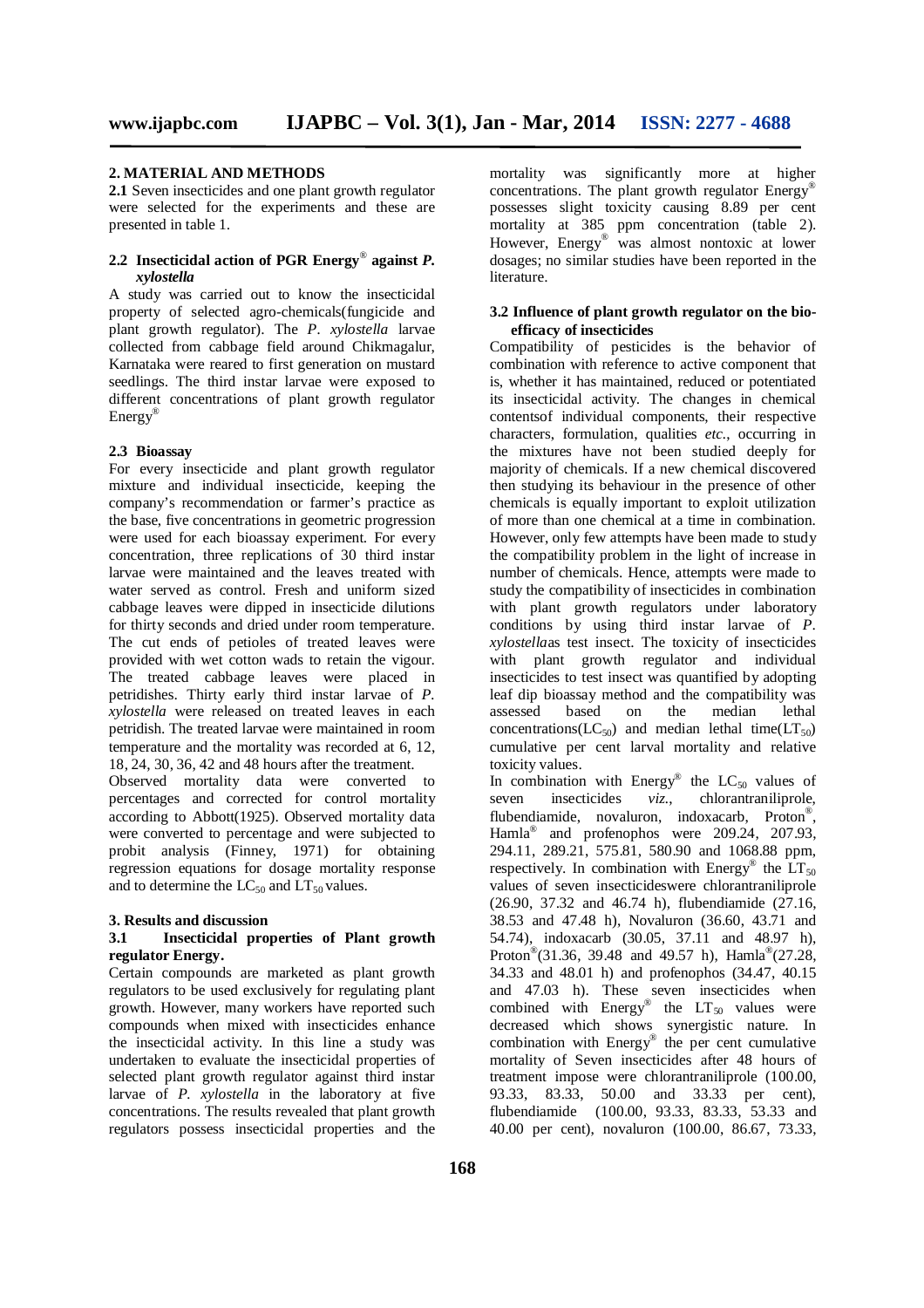40.00 and 23.33 per cent), indoxacarb (100.00, 93.33, 83.33, 53.33 and 36.67 per cent), Proton® (100.00, 93.33, 83.33, 53.33 and 36.67 per cent), Hamla® (100.00, 93.33, 83.33, 47.78 and 30.00 per cent) and profenophos (100.00, 93.33, 83.33, 60.00 and 36.67 per cent) (table 3, 4 and 5). These seven insecticides when combined with Energy® , the mortality were increased as compared, when insecticides used alone. The studies on this aspect are lacking in literature for comparison of potentiation of toxicity of insecticides by Energy® and few works are furnished. De Nardo (2003) reported that three plant growth regulators, ancymidol, paclobutrazol<br>and uniconazole-P are compatibility and uniconazole-P are compatibility with *Steinernemafeltiae* and insecticides (spinosad,*Bacillus thuringiensis*, diflubenzuron, acephate and fenoxycarb). Alexander (1951)

suggested that Arsenical insecticides are compatible with Zinc Sulfite. Elmer and Haller (1945) also reported that insecticide DDT is compatible with Iron when applied in mixtures. Khan *et al.* (2012)reported that seven plant growth regulators tested showed good spore germination (above91.7%) and were compatible with *Beauveria bassiana and Metrhazium anisopliae.* The entire seven plant growth regulators tested were compatible and percentage reduction in vegetative growth was below 14.2%. The vegetative growth of *B. bassiana* and *M. anisopliae* was also enhanced by BA (benzyl adenine) (250 ppm), Ethrel (250 ppm), IAA (30 ppm) and NAA (Naphthalene acetic acid) (30 ppm). Brujlo *et al.* (2005) suggested that for obtaining high productivity in apple orchards to use manganese, zinc and boron with insecticides.

| SI.<br>N <sub>0</sub> | Common<br>name                             | <b>Chemical name</b>                                                                                                                                                                                                                                                | <b>Trade name and</b><br>formulation | Manufacturing<br>company                         |  |  |  |  |  |  |  |
|-----------------------|--------------------------------------------|---------------------------------------------------------------------------------------------------------------------------------------------------------------------------------------------------------------------------------------------------------------------|--------------------------------------|--------------------------------------------------|--|--|--|--|--|--|--|
|                       | <b>Insecticides</b>                        |                                                                                                                                                                                                                                                                     |                                      |                                                  |  |  |  |  |  |  |  |
| $\mathbf{1}$ .        | Chlorantran<br>iliprole                    | 3-bromo-N-[4-chloro-2-methyl-6-[(methylamino)carbonyl]<br>phenyl]-1-(3-chloro-2-pyridinyl)-1H-pyrazole-5-carboxamide                                                                                                                                                | Coragen <sup>®</sup> 18.5 SC         | E.I. Dupont India Pvt.<br>Ltd., Gurgaon, Haryana |  |  |  |  |  |  |  |
| 2.                    | Flubendiam<br>ide                          | $3$ -iodo- $N$ - $(2$ -mesyl-1,1-dimethylethyl)- $N-$ {4- $[1,2,2,2$ -tetrafluoro-<br>1-(trifluoromethyl)ethyl]-o-tolyl}phthalamide                                                                                                                                 | Fame®480 SC                          | <b>Bayer Crop Science</b><br>India Ltd., Mumbai  |  |  |  |  |  |  |  |
| 3.                    | Chlorpyrip<br>$h$ os +<br>Cypermethr<br>in | O,O-diethyl O-3,5,6-trichloro-2-pyridyl phosphorothioate +                                                                                                                                                                                                          |                                      | Gharda Chemicals Ltd<br>Mumbai                   |  |  |  |  |  |  |  |
| $\overline{4}$ .      | Proton                                     | Cocktail of botanicals viz., Langdu root extract<br>(StellerachamaejasmeL.) - 2.9 %, CGL extract - 1.50<br>Proton®<br>%, Brassica campestrisL. - 0.5 %, Eugenol - 9.0 %, Siberian<br>cocklour fruit extract-10 %, Trace elements-10 %<br>(Venkateshaluet al., 2009) |                                      | United Crop Care,<br>Mumbai                      |  |  |  |  |  |  |  |
| 5 <sub>1</sub>        | Indoxacarb                                 | Methyl(S)-N-[7-choloro-2,3,4a,5-tetrahydro-4a-<br>Hethoxycarbomyl) indeno [1,2-e]-[1,3,4] oxadiazin-2-<br>ylcarbonyl]-4-(trifluromethoxy)carinilat                                                                                                                  | Avaunt <sup>®</sup> 14.5 EC          | E.I. Dupont India Pvt.<br>Ltd., Gurgaon, Haryana |  |  |  |  |  |  |  |
| 6.                    | Novaluron                                  | $1-\partial 3$ -Chloro-4-(1, 1,2-trifluro-2-trifluoromethoxyethoxy) Phenyl                                                                                                                                                                                          | $Rimon^@$ 10 EC                      | <b>Indofil Chemical</b><br>Company, Mumbai       |  |  |  |  |  |  |  |
| 7.                    | Profenopho<br>S                            | O-(4-Bromo-2-chlorophenyl)-O-ethyl-S-propyl phosphorothioate                                                                                                                                                                                                        | Curacron <sup>®</sup> 50 EC          | Syngenta India Ltd.,<br>Mumbai                   |  |  |  |  |  |  |  |
|                       | Plant growth regulator                     |                                                                                                                                                                                                                                                                     |                                      |                                                  |  |  |  |  |  |  |  |
| 1.                    | Energy®                                    | Zn-3%, Mn-1%, Fe-2%, B-5%                                                                                                                                                                                                                                           | $Energy^{\circledR}$                 | Kaveri Seed Company<br>Ltd., Secunderbad         |  |  |  |  |  |  |  |

**Table 1. Details of agrochemicals selected for the bioassay**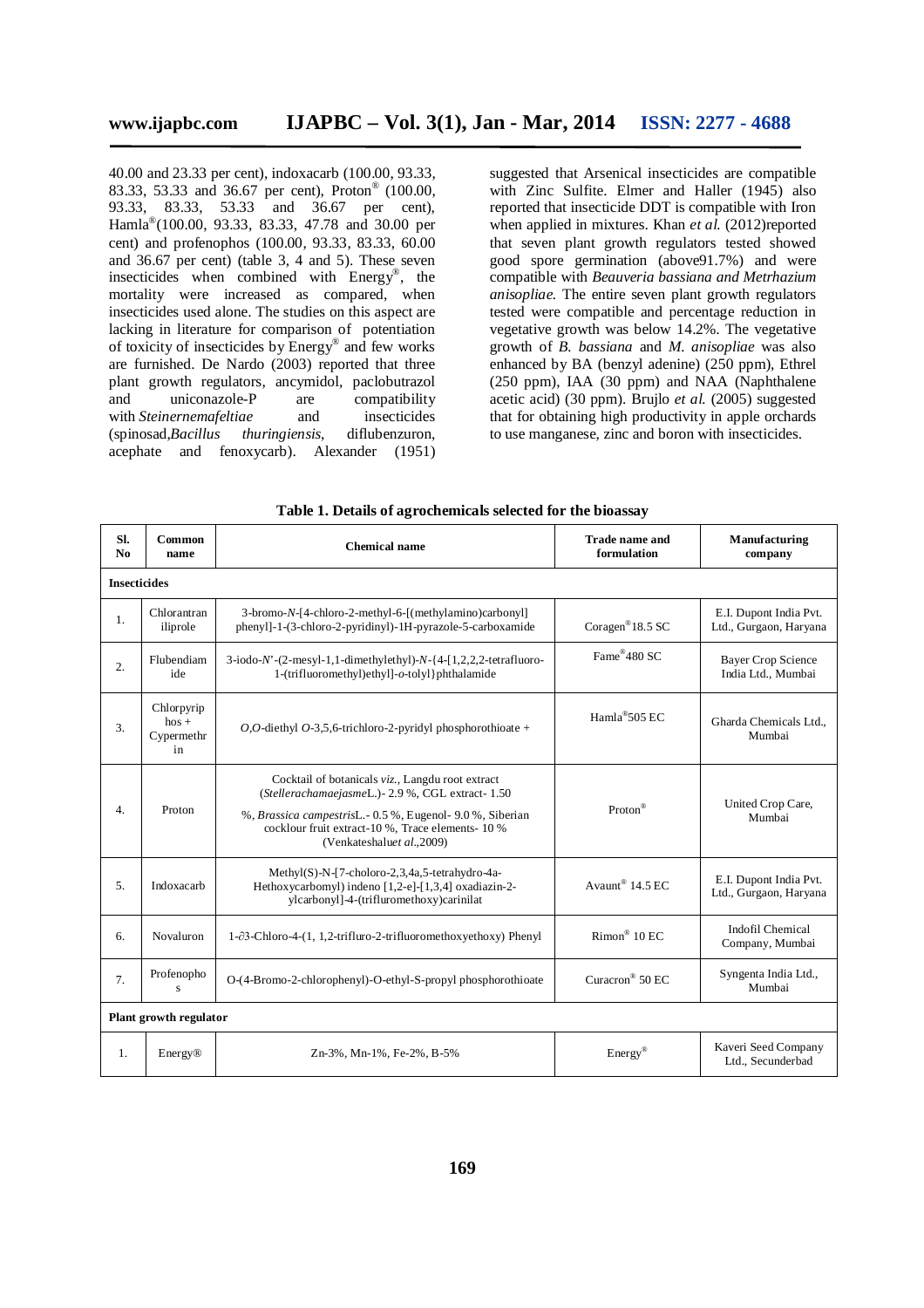| <b>Chemicals</b>                         | Concentration | Per cent larval mortality at different hours after treatment |               |  |  |
|------------------------------------------|---------------|--------------------------------------------------------------|---------------|--|--|
|                                          | (ppm)         | 24(h)                                                        | 48 (h)        |  |  |
|                                          | 1875          | 18.89 (25.72)                                                | 28.89 (32.49) |  |  |
|                                          | 1500          | 13.33 (21.39)                                                | 22.22 (28.09) |  |  |
| $Saaf^{\omega}$ (Carbendazim + Mancozeb) | 1125          | 6.67(14.89)                                                  | 14.44 (22.27) |  |  |
|                                          | 750           | 3.33(10.47)                                                  | 10.00(18.44)  |  |  |
|                                          | 375           | 3.33(10.47)                                                  | 5.56 (13.42)  |  |  |
|                                          | 385           | 6.67(14.89)                                                  | 8.89 (17.26)  |  |  |
|                                          | 330           | 3.33 (10.47)                                                 | 6.67(14.89)   |  |  |
| Energy®                                  | 275           | 0.00(0.00)                                                   | 3.33(10.47)   |  |  |
|                                          | 220           | 0.00(0.00)                                                   | 0.00(0.00)    |  |  |
|                                          | 165           | 0.00(0.00)                                                   | 0.00(0.00)    |  |  |
| Control                                  | 0.00          | 0.00(0.00)                                                   | 0.00(0.00)    |  |  |
| $S Em \pm$                               |               | 0.25                                                         | 0.70          |  |  |
| CD 1%                                    |               | 1.01                                                         | 2.81          |  |  |

| Table 2. Per cent mortality of <i>P. xylostella</i> larvae against Saaf $^\circ$ and Energy $^\circ$ formulations |  |  |  |  |
|-------------------------------------------------------------------------------------------------------------------|--|--|--|--|
|-------------------------------------------------------------------------------------------------------------------|--|--|--|--|

Figures in parenthesis are arc sine transformed value

| COMOMATION WITH ENCLEY                            |                                                                         |                 |                 |         |                 |         |         |         |
|---------------------------------------------------|-------------------------------------------------------------------------|-----------------|-----------------|---------|-----------------|---------|---------|---------|
|                                                   | Cumulative per cent larval mortality at different hours after treatment |                 |                 |         |                 |         |         |         |
| Treatments (ppm)                                  | 6 h                                                                     | 12 <sub>h</sub> | 18 <sub>h</sub> | 24 h    | 30 <sub>h</sub> | 36 h    | 42 h    | 48 h    |
| Chlorantraniliprole + $Energy^{\circ}$ @ 408.12   | 3.33                                                                    | 16.67           | 33.33           | 60.00   | 86.67           | 96.67   | 100.00  | 100.00  |
|                                                   | (10.47)                                                                 | (24.04)         | (35.24)         | (50.77) | (68.53)         | (79.37) | (90.00) | (90.00) |
|                                                   | 1.11                                                                    | 3.33            | 13.33           | 40.00   | 70.00           | 86.67   | 90.00   | 93.33   |
| Chlorantraniliprole + Energy <sup>®</sup> @ 348.5 | (3.49)                                                                  | (10.47)         | (21.39)         | (39.23) | (56.79)         | (68.53) | (71.56) | (75.00) |
| Chlorantraniliprole+ Energy® @ 288.87             | 0.00                                                                    | 0.00            | 3.33            | 13.33   | 33.33           | 60.00   | 76.67   | 83.33   |
|                                                   | (0.00)                                                                  | (0.00)          | (10.47)         | (21.39) | (35.24)         | (50.77) | (61.07) | (65.88) |
| Chlorantraniliprole+ Energy <sup>®</sup> @ 229.25 | 0.00                                                                    | 0.00            | 0.00            | 8.89    | 20.00           | 36.67   | 43.33   | 50.00   |
|                                                   | (0.00)                                                                  | (0.00)          | (0.00)          | (17.26) | (26.56)         | (37.23) | (41.15) | (45.00) |
|                                                   | 0.00                                                                    | 0.00            | 0.00            | 3.33    | 13.33           | 22.22   | 28.89   | 33.33   |
| Chlorantraniliprole+ Energy <sup>®</sup> @ 169.65 | (0.00)                                                                  | (0.00)          | (0.00)          | (10.47) | (21.39)         | (28.09) | (32.49) | (35.24) |
| Flubendiamide+ Energy <sup>®</sup> @ 434.18       | 3.33                                                                    | 18.89           | 40.00           | 63.33   | 83.33           | 96.67   | 100.00  | 100.00  |
|                                                   | (10.47)                                                                 | (25.72)         | (39.23)         | (52.71) | (65.88)         | (79.37) | (90.00) | (90.00) |
| Flubendiamide+ Energy <sup>®</sup> @ 369.35       | 0.00                                                                    | 3.33            | 13.33           | 36.67   | 63.33           | 80.00   | 90.00   | 93.33   |
|                                                   | (0.00)                                                                  | (10.47)         | (21.39)         | (37.23) | (52.71)         | (63.44) | (71.56) | (75.00) |
| Flubendiamide+Energy <sup>®</sup> @ 304.51        | 0.00                                                                    | 0.00            | 3.33            | 13.33   | 33.33           | 60.00   | 73.33   | 83.33   |
|                                                   | (0.00)                                                                  | (0.00)          | (10.47)         | (21.39) | (35.24)         | (50.77) | (58.89) | (65.88) |
| Flubendiamide+Energy® @ 239.67                    | 0.00                                                                    | 0.00            | 0.00            | 3.33    | 14.44           | 31.11   | 43.33   | 53.33   |
|                                                   | (0.00)                                                                  | (0.00)          | (0.00)          | (10.47) | (22.27)         | (33.89) | (41.15) | (46.89) |
| Flubendiamide+ Energy <sup>®</sup> @ 174.83       | 0.00                                                                    | 0.00            | 0.00            | 0.00    | 3.33            | 14.44   | 27.78   | 40.00   |
|                                                   | (0.00)                                                                  | (0.00)          | (0.00)          | (0.00)  | (10.47)         | (22.27) | (31.77) | (39.23) |
| Novaluron+ Energy <sup>®</sup> @ 485              | 0.00                                                                    | 6.67            | 13.33           | 26.67   | 46.67           | 73.33   | 96.67   | 100.00  |
|                                                   | (0.00)                                                                  | (14.89)         | (21.39)         | (31.05) | (43.05)         | (58.89) | (79.37) | (90.00) |
| Novaluron+ Energy <sup>®</sup> @ 420              | 0.00                                                                    | 0.00            | 3.33            | 13.33   | 36.67           | 63.33   | 80.00   | 86.67   |
|                                                   | (0.00)                                                                  | (0.00)          | (10.47)         | (21.39) | (37.23)         | (52.71) | (63.44) | (68.53) |
| Novaluron+ Energy®@355                            | 0.00                                                                    | 0.00            | 3.33            | 6.67    | 17.78           | 34.44   | 57.78   | 73.33   |
|                                                   | (0.00)                                                                  | (0.00)          | (10.47)         | (14.89) | (24.88)         | (35.90) | (49.45) | (58.89) |

| Table 3. Cumulative per cent larval mortality of P. xylostella against selected insecticides in |                                    |  |
|-------------------------------------------------------------------------------------------------|------------------------------------|--|
|                                                                                                 | combination with $Energy^{\omega}$ |  |

Cont…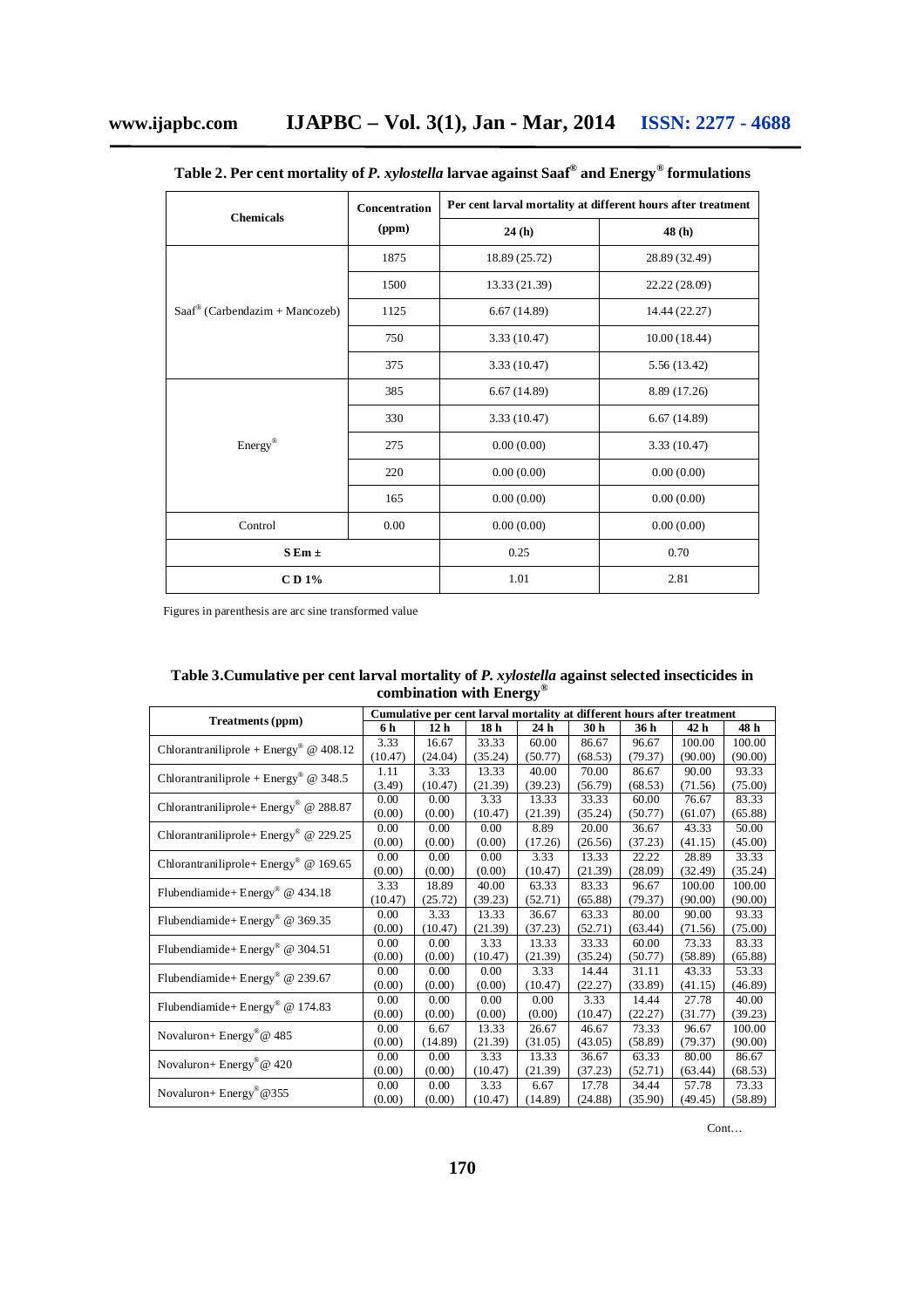| Treatments (ppm)                                   | Cumulative per cent larval mortality at different hours after treatment |                 |                  |                  |                  |                  |                  |                  |
|----------------------------------------------------|-------------------------------------------------------------------------|-----------------|------------------|------------------|------------------|------------------|------------------|------------------|
|                                                    | 6 h                                                                     | 12 <sub>h</sub> | 18 h             | 24 h             | 30 h             | 36 h             | 42 h             | 48 h             |
| Novaluron+ Energy®@ 290                            | 0.00                                                                    | 0.00            | 0.00             | 0.00             | 3.33             | 8.89             | 25.56            | 40.00            |
|                                                    | (0.00)                                                                  | (0.00)          | (0.00)           | (0.00)           | (10.47)          | (17.26)          | (30.32)          | (39.23)          |
| Novaluron+ Energy <sup>®</sup> @ 225               | 0.00                                                                    | 0.00            | 0.00             | 0.00             | 3.33             | 6.67             | 13.33            | 23.33            |
|                                                    | (0.00)                                                                  | (0.00)          | (0.00)           | (0.00)           | (10.47)          | (14.89)          | (21.39)          | (28.86)          |
| Indoxacarb+Energy®@602.5                           | 0.00                                                                    | 6.67            | 21.11            | 44.44            | 70.00            | 90.00            | 100.00           | 100.00           |
|                                                    | (0.00)                                                                  | (14.89)         | (27.33)          | (41.78)          | (56.79)          | (71.56)          | (90.00)          | (90.00)          |
| Indoxacarb+Energy <sup>®</sup> @511.5              | 0.00                                                                    | 3.33<br>(10.47) | 16.67            | 40.00<br>(39.23) | 66.67            | 86.67            | 90.00            | 93.33            |
|                                                    | (0.00)<br>0.00                                                          | 0.00            | (24.04)<br>10.00 | 30.00            | (54.70)<br>53.33 | (68.53)<br>76.67 | (71.56)<br>80.00 | (75.00)<br>83.33 |
| Indoxacarb+ Energy <sup>®</sup> $@420$             | (0.00)                                                                  | (0.00)          | (18.44)          | (33.21)          | (46.89)          | (61.07)          | (63.44)          | (65.88)          |
|                                                    | 0.00                                                                    | 0.00            | 6.67             | 18.89            | 32.22            | 40.00            | 50.00            | 53.33            |
| Indoxacarb+ Energy®@ 328.75                        | (0.00)                                                                  | (0.00)          | (14.89)          | (25.72)          | (34.56)          | (39.23)          | (45.00)          | (46.89)          |
|                                                    | 0.00                                                                    | 0.00            | 3.33             | 10.00            | 20.00            | 26.67            | 33.33            | 36.67            |
| Indoxacarb+ $Energy^{\circledR} @ 237.5$           | (0.00)                                                                  | (0.00)          | (10.47)          | (18.44)          | (26.56)          | (31.05)          | (35.24)          | (37.23)          |
| Proton <sup>®</sup> + Energy <sup>®</sup> @ 1277.5 | 0.00                                                                    | 6.67            | 20.00            | 40.00            | 66.67            | 86.67            | 100.00           | 100.00           |
|                                                    | (0.00)                                                                  | (14.89)         | (26.56)          | (39.23)          | (54.70)          | (68.53)          | (90.00)          | (90.00)          |
| Proton <sup>®</sup> + Energy <sup>®</sup> @1073.75 | 0.00                                                                    | 0.00            | 13.33            | 33.33            | 56.67            | 76.67            | 86.67            | 93.33            |
|                                                    | (0.00)                                                                  | (0.00)          | (21.39)          | (35.24)          | (48.79)          | (61.07)          | (68.53)          | (75.00)          |
| Proton® + Energy® @870                             | 0.00                                                                    | 0.00            | 6.67             | 23.33            | 46.67            | 66.67            | 76.67            | 83.33            |
|                                                    | (0.00)                                                                  | (0.00)          | (14.89)          | (28.86)          | (43.05)          | (54.70)          | (61.07)          | (65.88)          |
| Proton <sup>®</sup> + Energy <sup>®</sup> @666.25  | 0.00                                                                    | 0.00            | 3.33             | 8.89             | 23.33            | 40.00            | 46.67            | 53.33            |
|                                                    | (0.00)                                                                  | (0.00)          | (10.47)          | (17.26)          | (28.86)          | (39.23)          | (43.05)          | (46.89)          |
| Proton®+ Energy® @462.5                            | 0.00                                                                    | 0.00            | 0.00             | 3.33             | 10.00            | 18.89            | 30.00            | 36.67            |
|                                                    | (0.00)                                                                  | (0.00)          | (0.00)           | (10.47)          | (18.44)          | (25.72)          | (33.21)          | (37.23)          |
| Hamla <sup>®</sup> + Energy <sup>®</sup> @1210     | 3.33                                                                    | 13.33           | 33.33            | 60.00<br>(50.77) | 83.33<br>(65.88) | 96.67            | 100.00           | 100.00           |
|                                                    | (10.47)<br>0.00                                                         | (21.39)<br>6.67 | (35.24)<br>26.67 | 56.67            | 82.22            | (79.37)<br>88.89 | (90.00)<br>92.22 | (90.00)<br>93.33 |
| Hamla <sup>®</sup> + Energy <sup>®</sup> @ 1017.5  | (0.00)                                                                  | (14.89)         | (31.05)          | (48.79)          | (65.07)          | (70.55)          | (73.85)          | (75.00)          |
|                                                    | 0.00                                                                    | $0.00\,$        | 3.33             | 13.33            | 33.33            | 53.33            | 73.33            | 83.33            |
| Hamla <sup>®</sup> + Energy <sup>®</sup> @ 825     |                                                                         |                 |                  |                  |                  |                  |                  |                  |
|                                                    | (0.00)                                                                  | (0.00)          | (10.47)          | (21.39)          | (35.24)          | (46.89)          | (58.89)          | (65.88)          |
| Hamla <sup>®</sup> + Energy <sup>®</sup> @ 632.5   | 0.00                                                                    | 0.00            | 3.33             | 8.89             | 15.56            | 27.78            | 36.67            | 47.78            |
|                                                    | (0.00)                                                                  | (0.00)          | (10.47)          | (17.26)          | (23.16)          | (31.77)          | (37.23)          | (43.70)          |
|                                                    | 0.00                                                                    | 0.00            | 3.33             | 6.67             | 13.33            | 20.00            | 26.67            | 30.00            |
| Hamla <sup>®</sup> + Energy® @440                  | (0.00)                                                                  | (0.00)          | (10.47)          | (14.89)          | (21.39)          | (26.56)          | (31.05)          | (33.21)          |
|                                                    |                                                                         |                 |                  |                  |                  |                  |                  |                  |
| Profenophos+ Energy®@2135                          | 0.00                                                                    | 3.33            | 13.33            | 32.22            | 57.78            | 80.00            | 93.33            | 100.00           |
|                                                    | (0.00)                                                                  | (10.47)         | (21.39)          | (34.56)          | (49.45)          | (63.44)          | (75.00)          | (90.00)          |
|                                                    | 0.00                                                                    | 3.33            | 10.00            | 23.33            | 46.67            | 73.33            | 90.00            | 93.33            |
| Profenophos+ Energy®@1830                          | (0.00)                                                                  | (10.47)         | (18.44)          | (28.86)          | (43.05)          | (58.89)          | (71.56)          | (75.00)          |
|                                                    |                                                                         |                 |                  |                  |                  |                  |                  |                  |
| Profenophos+ Energy <sup>®</sup> @1525             | 0.00                                                                    | 0.00            | 3.33             | 13.33            | 33.33            | 56.67            | 76.67            | 83.33            |
|                                                    | (0.00)                                                                  | (0.00)          | (10.47)          | (21.39)          | (35.24)          | (48.79)          | (61.07)          | (65.88)          |
|                                                    | 0.00                                                                    | 3.33            | 10.00            | 20.00            | 33.33            | 46.67            | 53.33            | 60.00            |
| Profenophos+ Energy®@ 1220                         | (0.00)                                                                  | (10.47)         | (18.44)          | (26.56)          | (35.24)          | (43.05)          | (46.89)          | (50.77)          |
|                                                    |                                                                         |                 |                  |                  |                  |                  |                  |                  |
| Profenophos+ Energy <sup>®</sup> @ 915             | 0.00                                                                    | $0.00\,$        | $0.00\,$         | 3.33             | 10.00            | 20.00            | 30.00            | 36.67            |
|                                                    | (0.00)                                                                  | (0.00)          | (0.00)           | (10.47)          | (18.44)          | (26.56)          | (33.21)          | (37.23)          |
|                                                    | 0.00                                                                    | 0.00            | $0.00\,$         | $0.00\,$         | 0.00             | $0.00\,$         | 0.00             | 0.00             |
| Control                                            | (0.00)                                                                  | (0.00)          | (0.00)           | (0.00)           | (0.00)           | (0.00)           | (0.00)           | (0.00)           |
|                                                    |                                                                         |                 |                  |                  |                  |                  |                  |                  |
| $S Em \pm$                                         | 0.59                                                                    | 0.14            | 0.13             | 0.41             | 0.33             | 0.41             | 0.31             | 0.11             |
| CD1%                                               | 2.21                                                                    | 0.53            | 0.49             | 1.52             | 1.24             | 1.54             | 1.15             | 0.41             |
| Cv1%                                               | $\overline{\phantom{a}}$                                                | 4.44            | 1.52             | 2.75             | 1.50             | 1.45             | 0.92             | 0.31             |

Figures in parenthesis are arc sine transformed values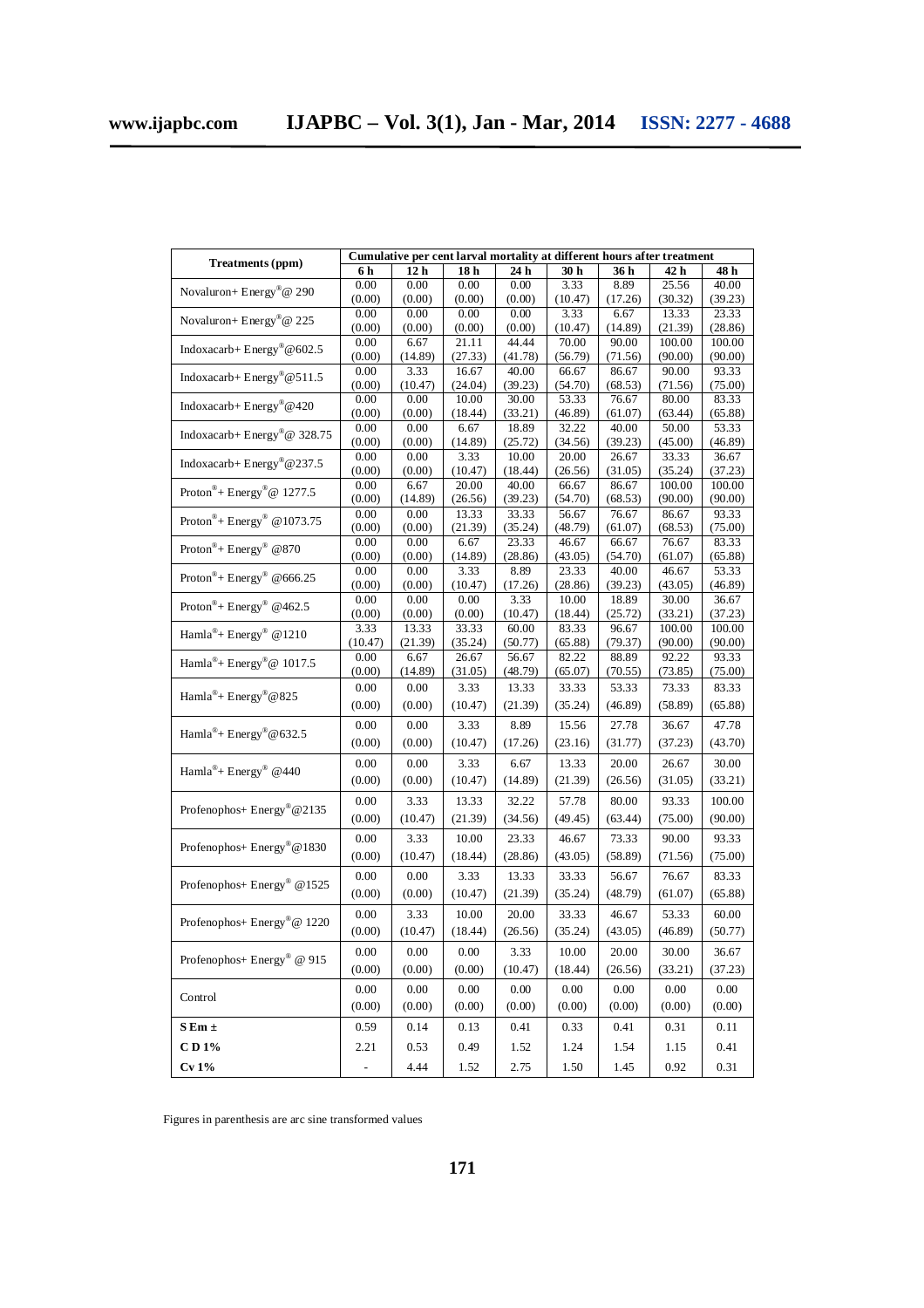| <b>Treatments</b>                        | $\chi^2$ | <b>Regression equation</b><br>$Y = a \pm bx$ | $LC_{50}$ (ppm) | Fiducial limits at 95% (ppm) LC <sub>99</sub> (ppm) |         |
|------------------------------------------|----------|----------------------------------------------|-----------------|-----------------------------------------------------|---------|
| Chlorantraniliprole                      | 5.09     | $2.98 \pm 3.47x$                             | 7.21            | 5.71-8.55                                           | 33.69   |
| $Chlorantrainliprole + Energy®$          | 2.83     | $15.82 \pm 6.82x$                            | 209.24          | 186.16-228.17                                       | 458.94  |
| Flubendiamide                            | 5.36     | $3.59 \pm 3.14x$                             | 13.99           | 4.18-20.69                                          | 77.06   |
| Flubendiamide + $Energy^{\circledast}$   | 3.20     | $13.85 \pm 5.97x$                            | 207.93          | 179.39-229.94                                       | 509.62  |
| Novaluron                                | 1.33     | $22.13 \pm 11.83x$                           | 74.25           | 70.51-77.29                                         | 89.55   |
| Novaluron + $Energy^{\circledR}$         | 2.95     | $19.73 \pm 7.99x$                            | 294.11          | 270.35-315.27                                       | 574.72  |
| Indoxacarb                               | 3.44     | $10.54 \pm 5.32x$                            | 95.47           | 82.13-106.66                                        | 261.00  |
| $Indoxacarb + Energy®$                   | 2.69     | $14.97 \pm 6.08x$                            | 289.21          | 251.64-319.04                                       | 697.50  |
| $\text{Proton}^{\circledR}$              | 3.45     | $13.82 \pm 5.33x$                            | 391.74          | 337.02-437.63                                       | 1070.27 |
| $Proton^@ + Energy^@$                    | 2.90     | $15.26 \pm 5.52x$                            | 575.81          | 493.90-641.54                                       | 1517.29 |
| Hamla <sup>®</sup>                       | 2.82     | $17.12 \pm 6.52x$                            | 420.72          | 378.84-460.18                                       | 956.20  |
| $Hamla^{\circledR} + Energy^{\circledR}$ | 3.51     | $16.98 \pm 6.13x$                            | 580.90          | 513.08-639.17                                       | 1390.16 |
| Profenophos                              | 1.65     | $19.17 \pm 6.48x$                            | 907.68          | 798.81-993.35                                       | 2074.43 |
| Profenophos + $Energy^{\circledR}$       |          | $20.18 \pm 6.66x$                            | 1068.88         | 935.20-1171.33                                      | 2388.40 |

## **Table 4. The dosage-mortality response of** *P. xylostella* **larvae to selected insecticides in combination with Energy®**

Addition of boron, manganese, and 2,4-DB to fenpropathrin, lambda-cyhalothrin, and prohexadione calcium combinations changed solution pH dramatically. Prohexadione calcium had the least effect on pH of thecarrier.Changes in solution pH and formation of precipitates varied by combination (Chahal*et al*., 2012). Eric *et al.* (2003) studied on Soybean (*Glycine max*) response to glyphosate,

diflubenzuron, and boron Combinations. Both glyphosate and boron caused significant foliar injury and diflubenzuron in combination did not cause significant damage.Hence, from the above studies it is clear that all the insecticides are compatible with Energy<sup>®</sup>.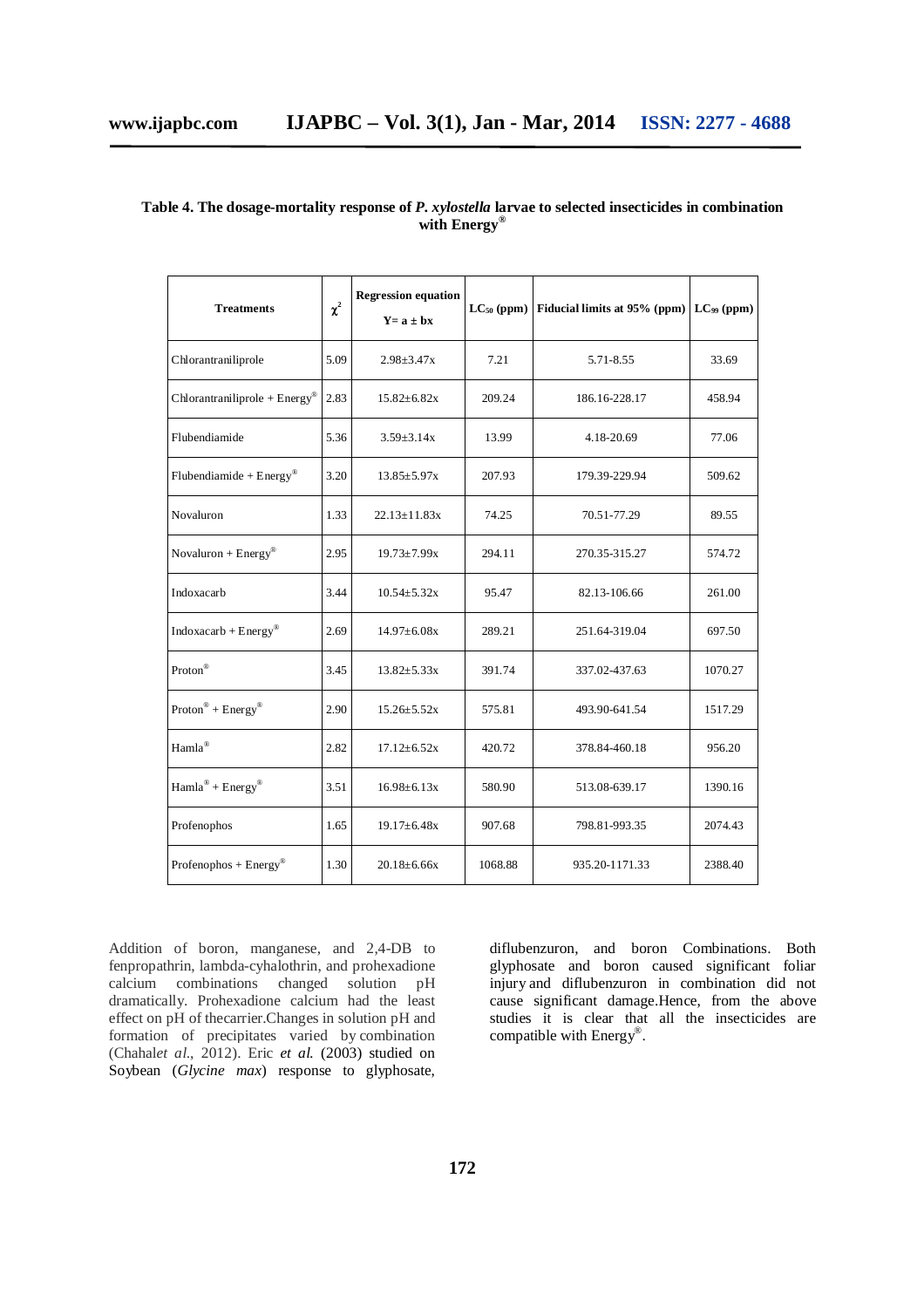| Treatments (ppm)                                   | $\chi^2$ | <b>Regression equation</b><br>$Y = a \pm bx$ | $LT_{50}$ (h) | <b>Fiducial limits at</b><br>95% (ppm) | $LT_{99}$ (h) |
|----------------------------------------------------|----------|----------------------------------------------|---------------|----------------------------------------|---------------|
| Chlorantraniliprole + Energy® @ $408.12$           | 7.58     | $4.61 \pm 3.22x$                             | 26.90         | 23.65-32.17                            | 141.34        |
| Chlorantraniliprole + Energy <sup>®</sup> @ 348.5  | 12.08    | $3.52 \pm 3.35x$                             | 37.32         | 28.98-70.76                            | 184.49        |
| Chlorantraniliprole+ Energy® @ 288.87              | 7.56     | $7.10{\pm}4.20x$                             | 46.74         | 41.54-56.13                            | 164.66        |
| Flubendiamide+Energy® @ 434.18                     | 4.18     | $4.20 \pm 2.95x$                             | 27.16         | 23.57-33.20                            | 166.29        |
| Flubendiamide+Energy <sup>®</sup> @ 369.35         | 5.89     | $5.55 \pm 3.50x$                             | 38.53         | 33.85-46.68                            | 177.76        |
| Flubendiamide+Energy <sup>®</sup> @ 304.51         | 6.08     | $7.01 \pm 4.18x$                             | 47.48         | 42.08-57.29                            | 170.84        |
| Novaluron+ Energy®@ 485                            | 12.22    | $6.53 \pm 4.17x$                             | 36.60         | 29.45-63.26                            | 132.011       |
| Novaluron+ Energy®@ 420                            | 7.02     | $7.51 \pm 4.57x$                             | 43.71         | 39.40-51.08                            | 140.87        |
| Novaluron+ Energy®@355                             | 3.45     | $7.66{\pm}4.40x$                             | 54.74         | 48.12-67.65                            | 184.50        |
| Indoxacarb+Energy®@602.5                           | 5.70     | $6.37 \pm 4.31x$                             | 30.05         | 27.30-34.24                            | 104.17        |
| Indoxacarb+Energy®@511.5                           | 12.30    | $5.39 \pm 3.43x$                             | 37.11         | 29.92-58.89                            | 176.27        |
| Indoxacarb+Energy®@420                             | 12.50    | $5.09 \pm 3.01x$                             | 48.97         | 34.28-287.70                           | 289.03        |
| Proton <sup>®</sup> + Energy <sup>®</sup> @ 1277.5 | 8.46     | $6.31 \pm 4.22x$                             | 31.36         | 26.77-41.37                            | 111.57        |
| Proton®+ Energy® @ 1073.75                         | 5.86     | $5.96 \pm 3.74x$                             | 39.48         | 34.98-47.20                            | 165.15        |
| Proton <sup>®</sup> + Energy <sup>®</sup> @870     | 9.77     | $5.64 \pm 3.32x$                             | 49.57         | 39.46-82.71                            | 247.85        |
| Hamla <sup>®</sup> + Energy <sup>®</sup> @ 1210    | 5.90     | $4.75 \pm 3.31x$                             | 27.28         | 24.06-32.45                            | 137.51        |
| Hamla <sup>®</sup> + Energy <sup>®</sup> @ 1017.5  | 12.33    | $4.54 \pm 2.96x$                             | 34.43         | 25.24-91.14                            | 210.40        |
| Hamla <sup>®</sup> + Energy <sup>®</sup> @         | 2.78     | $7.07 \pm 4.21x$                             | 48.01         | 42.58-57.90                            | 171.40        |
| Profenophos+ Energy®@2135                          | 3.19     | $6.81 \pm 4.43x$                             | 34.47         | 31.36-39.26                            | 115.49        |
| Profenophos+ Energy®@1830                          | 7.28     | $6.37 \pm 3.97x$                             | 40.15         | 35.83-47.32                            | 154.47        |
| Profenophos+ Energy® @1525                         | 6.14     | $7.13 \pm 4.26x$                             | 47.03         | 41.80-56.48                            | 165.24        |

**Table 5. The time-mortality response of** *P. xylostella* **larvae to selected insecticides in combination with Energy® at different concentrations**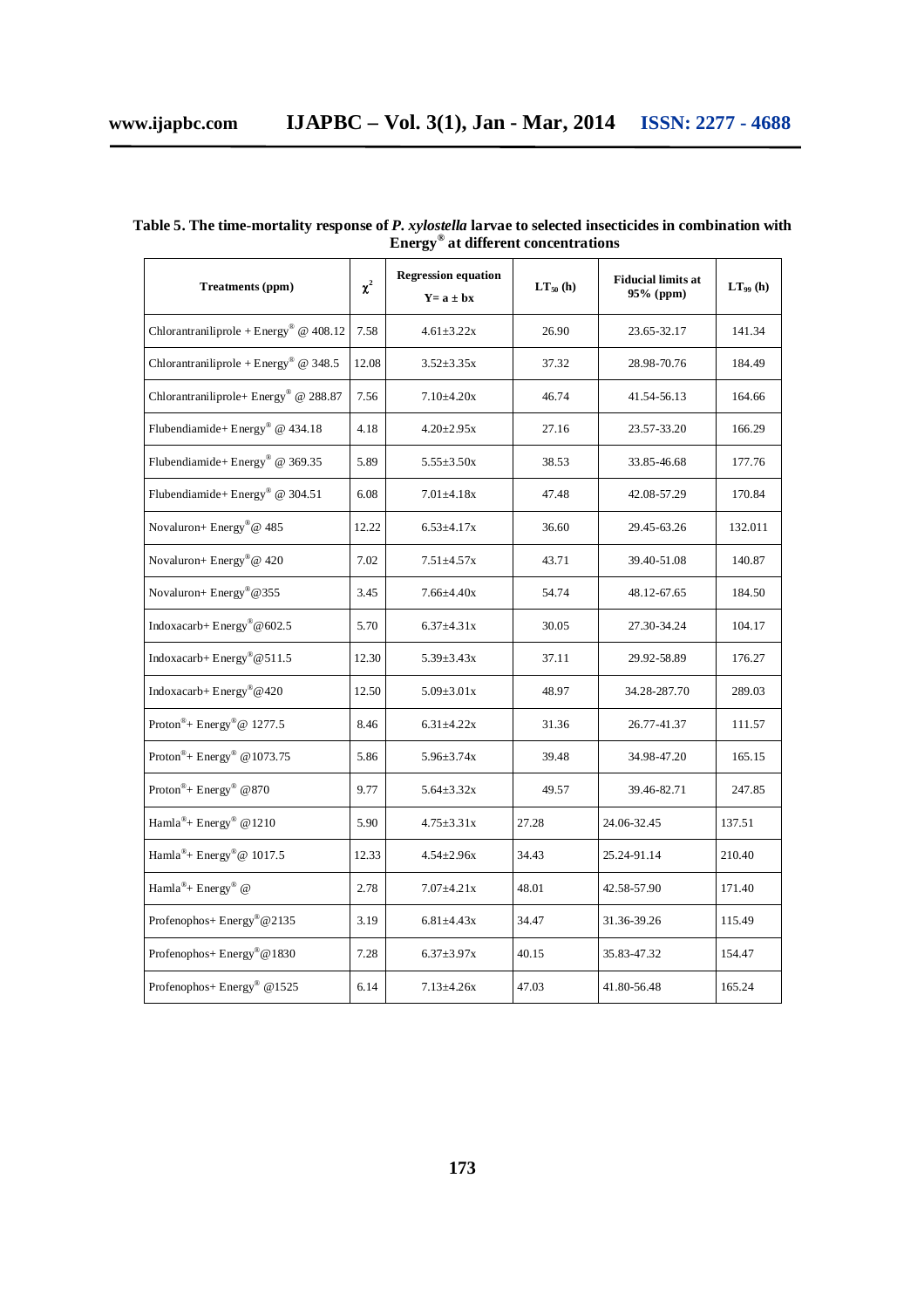| Agro-chemicals      | <b>Energy</b> <sup>®</sup> |
|---------------------|----------------------------|
| Chlorantraniliprole |                            |
| Flubendiamide       |                            |
| Novaluron           |                            |
| Indoxacarb          |                            |
| Proton®             |                            |
| $Hama^@$            |                            |
| Profenophos         |                            |

**Table 6.Compatibility chart for agro-chemicals tested against** *P. xylostella***larvae**

 $+ =$  Compatible

 $-$  = Incompitable

#### **4. COMPATIBILITY CONCLUSION**

From the results of *in vitro* experiments on the interaction of agro-chemicals, a compatibility chart has been prepared and presented in the Table. In combination with Energy® all insecticides namely Chlorantraniliprole, flubendiamide, novaluron, indoxacarb, Proton®, Hamla® and profenophos were clearly compatible against test insect (table 6).

Interestingly, some of the combinations which behaved differently against test insect are to be viewed differently on the basis of desirable action exhibited by the chemicals in the mixture. A mixture of insecticide in combination with plant growth regulator may cause desirable effect on insect or vice- versa. If a mixture intended to suppress insect, failed to accomplish and causes adverse effects, such a combination may be rejected. The literature review also highlighted such variations in compatibility of pesticides this may be due to variability in test organism or crop. In most of the studies, where<br>compatibility among agro-chemicals tried agro-chemicals tried were too low to exert desirable effects. Hence further combination is needed regarding compatibility and bio-efficacy and compatibility of various pesticidal mixtures and plant growth regulators at their recommended doses in the laboratory and under field conditions. These combinations can be evaluated for phytotoxicity in field conditions. Baseline studies can be undertaken for individual insecticides, so that the folds of resistance can be worked out.

#### **REFERENCES**

- 1. Abbott WS. A method of computing the effectiveness of an insecticide. Journal of Economic Entomolology. 1925;18:265-267.<br>Abraham EV and Padmanabhan I
- 2. Abraham EV and Padmanabhan MD. Bionomics and control of the diamondback

moth, Plutella xylostella Linn. Indian Journal of Agricultural Sciences. 1968;20:513-519.

- 3. Abraham EV, Shanmugham N, Natarajan S and Ramakrishna G. 1977, An integrated programme for controlling pests and diseases of sesamum. Madras Agriculture Journal. 1977;63:532-536.
- 4. Alexander AN. Arsenical insecticide safened with Zinc Sulfite. United States Patent Office. 1951; pp 2540.
- 5. Baicu T. Study and classification of the compatibility of pesticides. Probl. Prot. Plant., 1980;6: 271-279.
- 6. Brujlo AS. Samus VA Kamzolova OI. Sobolev S and Yu. Influence of microelements (Mn, Zn, B) and their combinations on productivity of apple trees in western part of the Republic of<br>Belarus. Belarus Agricultural Journal. Agricultural 2005;17(1):159-165.
- 7. Cardleron JJ and Hare CJ. Control of diamondback moth in South East Asia by profenofos. In Diamondback moth management, Proceedings of the First International Workshop (Eds. N. S. Talekar and T. D. Griggs) AVRDC, Taiwan. 1986;347-357.
- 8. Chahala SG. David LJ. Rick LB. Barbara BS. James DB. David Danehowera and Alan CY.. Interactions of agrochemicals applied to peanut. Crop Protection. 2012;41: 150-157.
- 9. De Nardo. Compatibility of Steinernema feltiae (Nematoda: Steinernematidae) with Pesticides and Plant Growth Regulators Used in Glasshouse Plant Production. Biocontrol Science and Technology. 2003;13:4.
- 10. Elmer EF and Haller HL. Compatibility of DDT with Insecticides, Fungicides, and Fertilizers.